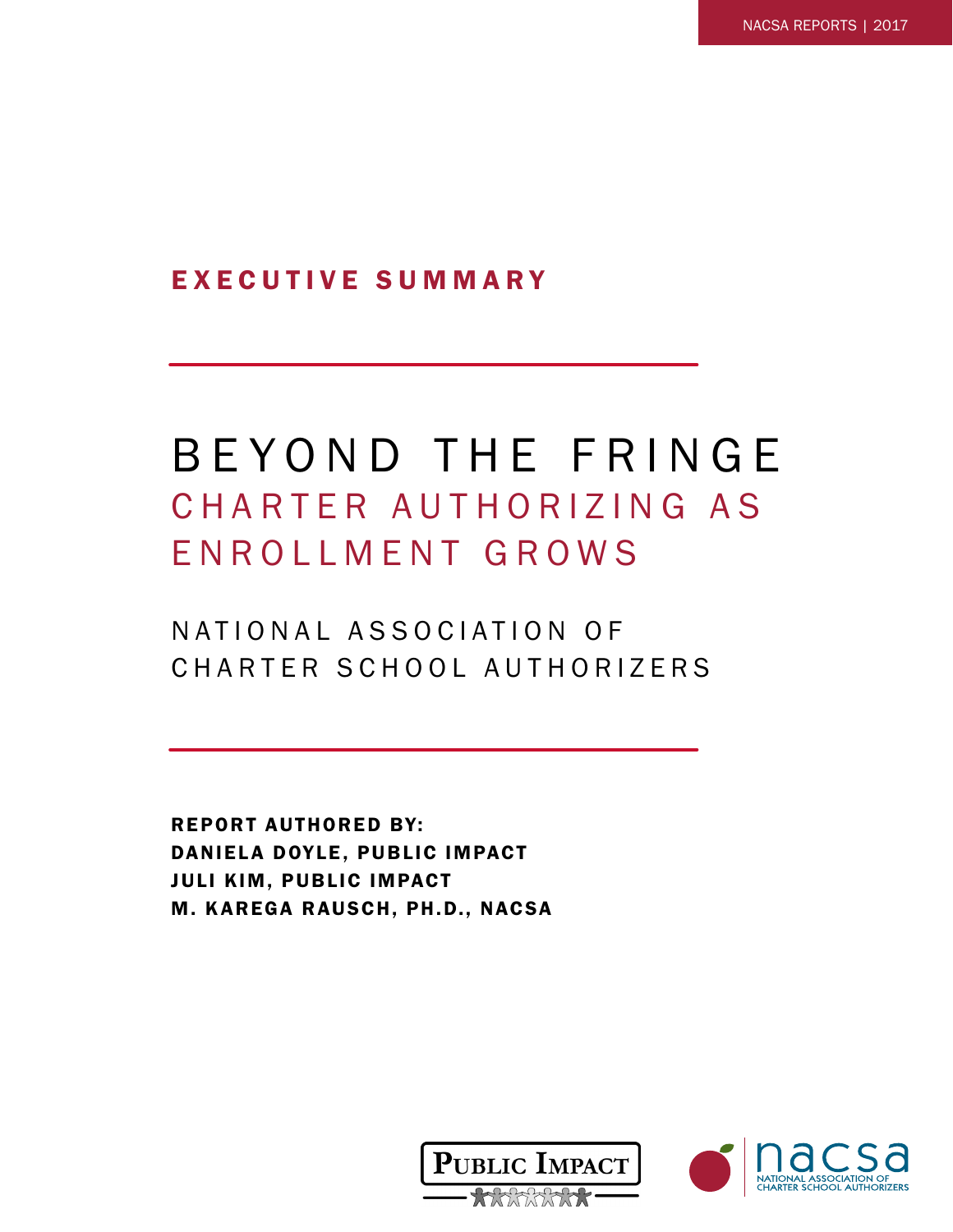## EXECUTIVE SUMMARY

*Monique Johnson starts her trek…just after 6 a.m. when she and son Shownn, 13, an eighth-grader, catch a ride to a bus stop eight blocks from their home in the city's Brightmoor neighborhood. There are closer stops, Johnson said, but they're pitch black at that hour—and dangerous. They wait for the bus in the glow of a nearby gas station, huddling together under blankets on frigid winter mornings. The No. 43 bus comes around 6:20 a.m….The bus drops the pair at the corner of Woodward and Manchester in Highland Park. Mother and son typically wait 20 minutes for their next bus, the No. 53…*

*(They) typically arrive at University Prep Science & Math Middle School, a well-regarded charter school in the Michigan Science Center, around 7:30 a.m. and Johnson waits with her son until his classes begin at 7:50. She then makes her way back home—another No. 53, another No. 43—until reaching Brightmoor around 9:30 a.m. That's about three and a half hours before she has to leave again on another four buses to return to Shownn's school and bring him home. Total daily journey: 52 miles, 5-6 hours.*

*-Excerpt from Six hours, eight buses: The extreme sacrifice Detroit parents make to access better schools (Erin Einhorn, Chalkbeat.org, April 8, 2016)*

Shownn and his mother Monique are passionate about getting a good education, and they go to extreme lengths to secure it. This scene is repeated by families across the country, as parents and students seek out quality public schools—better options, options they prefer over the status quo.

High-quality charter schools are providing life-changing opportunities for students, especially in urban locales, and meeting diverse needs in communities across the country. This is real progress that is leading the way to a better life for millions of children.

But charter growth also brings new challenges. Charters began on the fringe of the public school landscape. As charters grow and become increasingly mainstream, the way they work and interact with other public schools and communities must evolve.

The particular transportation challenge Shownn and his mother face is just one access issue that communities must solve, especially as charter schools serve a larger proportion of students. Improving access means growing the number of good schools (especially in neighborhoods of need), providing the information families need to identify schools that meet their needs, ensuring that all students have a fair opportunity to attend high-quality schools, and providing the infrastructure families need to attend the school of their choice.

This report—written primarily for charter school authorizers, especially those with a large or growing number of charters—explores the issues communities must address to ensure equitable student and family access to great public schools. It describes how authorizers in two communities with many charter schools—together with other change agents—are tackling challenges such as transportation, enrollment, equity, accountability, and communication—among the most pressing issues in a growing number of communities across the country (See Table 1).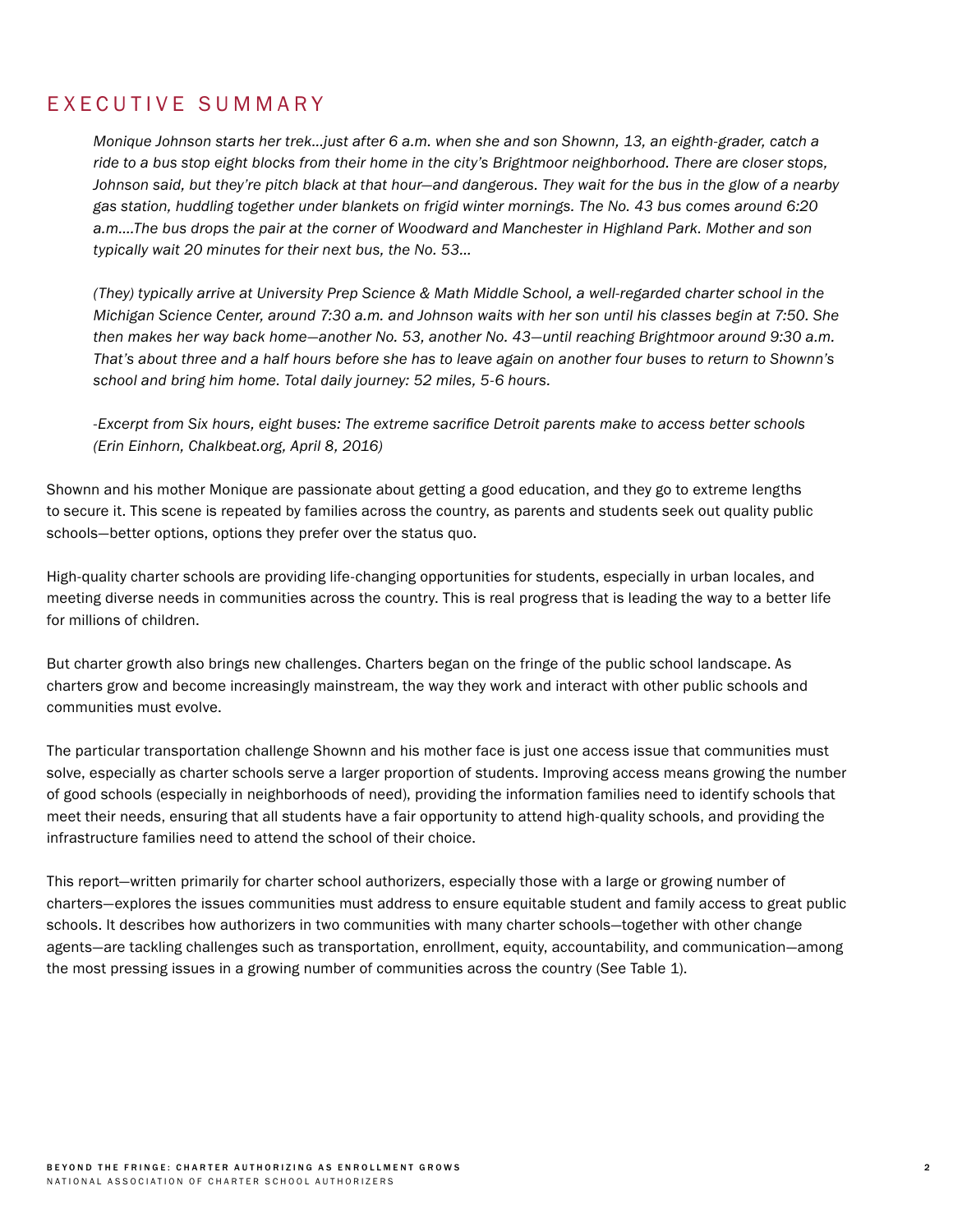| <b>ENROLLMENT ISSUES</b>                                                                                                                                                                                                                                           | <b>RESOURCE ISSUES</b>                                                                                                                                                                                                                                                                                                                                                            | <b>STUDENT EQUITY</b><br><b>ISSUES</b>                                                                                                                                                                                                                                                                    | <b>ACCOUNTABILITY</b><br><b>ISSUES</b>                                                                                                                                                                                                                                                                                                                                                                                 | <b>COMMUNICATION</b><br><b>ISSUES</b>                                                                                                                                                                                                                            |
|--------------------------------------------------------------------------------------------------------------------------------------------------------------------------------------------------------------------------------------------------------------------|-----------------------------------------------------------------------------------------------------------------------------------------------------------------------------------------------------------------------------------------------------------------------------------------------------------------------------------------------------------------------------------|-----------------------------------------------------------------------------------------------------------------------------------------------------------------------------------------------------------------------------------------------------------------------------------------------------------|------------------------------------------------------------------------------------------------------------------------------------------------------------------------------------------------------------------------------------------------------------------------------------------------------------------------------------------------------------------------------------------------------------------------|------------------------------------------------------------------------------------------------------------------------------------------------------------------------------------------------------------------------------------------------------------------|
| If schools have different<br>enrollment processes                                                                                                                                                                                                                  | If charters do not have<br>access to free or low-cost<br>facilities                                                                                                                                                                                                                                                                                                               | If charters cannot or do<br>not serve a <b>proportional</b><br>share of students<br>in each grade or<br>the highest needs<br>students, including<br>students with disabilities,<br><b>English learners, and</b><br>students who transfer<br>during the year                                               | If charter authorizers and<br>districts have <b>different</b><br>criteria for opening and<br>closing schools                                                                                                                                                                                                                                                                                                           | If charters become a<br>more visible part of the<br>education landscape                                                                                                                                                                                          |
| <b>Families may</b><br>struggle to navigate<br>multiple systems.<br><b>Districts and</b><br>$\bullet$<br>charters may face<br>uncertainty related to<br>student counts and<br>funding as students<br>move on and off<br>waiting lists at the<br>start of the year. | The supply of schools<br>$\bullet$<br>may not match the<br>demand, leaving<br>some <b>families</b> with<br>many choices, while<br>others have few.<br><b>Districts may face</b><br>$\bullet$<br>intense charter<br>competition in some<br>communities and<br>serve the entire<br>student population in<br>others.<br><b>Fewer high-quality</b><br>$\bullet$<br>charters may open. | Some <b>families</b><br>$\bullet$<br>may have few or no<br>options.<br><b>Districts must find a</b><br>$\bullet$<br>placement for those<br>students.<br><b>Charters</b> may face<br>$\bullet$<br>criticism for failing to<br>serve all students.                                                          | $\bullet$<br><b>Families</b> may have<br>fewer quality school<br>options because<br>fewer higher-<br>performing schools<br>are replacing lower-<br>performing schools.<br>Low-performing<br>$\bullet$<br>schools, including<br>district or charter.<br>may be able to<br>continue operating<br>for too long.<br>There may be fewer<br>$\bullet$<br>opportunities for<br>excellent <i>charters</i> to<br>open and grow. | <b>Families may want</b><br>$\bullet$<br>more opportunities to<br>influence and engage<br>with charters.<br><b>Disparities between</b><br>$\bullet$<br>charter and district<br>practices may draw<br>increasing attention<br>and scrutiny to<br>charter leaders. |
| If the same <i>information</i><br>and metrics are not<br>available for all schools                                                                                                                                                                                 | If charter schools do<br>not have access to free<br>or low-cost student<br>transportation                                                                                                                                                                                                                                                                                         | If some schools are more<br>apt to use exclusionary<br>discipline policies,<br>such as expulsions<br>and out-of-school<br>suspensions                                                                                                                                                                     | If some schools are<br>evaluated using<br>accountability systems<br>that are less rigorous than<br>others                                                                                                                                                                                                                                                                                                              | If the district and charters<br>do not have an avenue to<br>communicate with each<br>other                                                                                                                                                                       |
| <b>Families may</b><br>struggle to compare<br>schools and make<br>educated choices for<br>their children.                                                                                                                                                          | <b>Families must</b><br>$\bullet$<br>assume the burden<br>of transporting their<br>children to school,<br>or they will have<br>fewer feasible school<br>choices.<br><b>Charters must re-</b><br>$\bullet$<br>direct other funds to<br>transportation or be<br>less accessible to<br>some students.                                                                                | Some students<br>$\bullet$<br>may find themselves<br>moving from multiple<br>schools.<br><b>Districts must find a</b><br>$\bullet$<br>placement for those<br>students (and some<br>students may drop<br>out).<br><b>Charters may face</b><br>$\bullet$<br>criticism for failing to<br>serve all students. | <b>Those schools will</b><br>$\bullet$<br>appear to <b>families</b><br>and the public to be<br>better than they truly<br>are.                                                                                                                                                                                                                                                                                          | They will struggle<br>$\bullet$<br>to address the<br>issues in this table<br>to the detriment of<br>families, districts,<br>and charters.                                                                                                                        |

## TABLE 1. ACCESS ISSUES THAT ARISE AS CHARTER ENROLLMENT GROWS